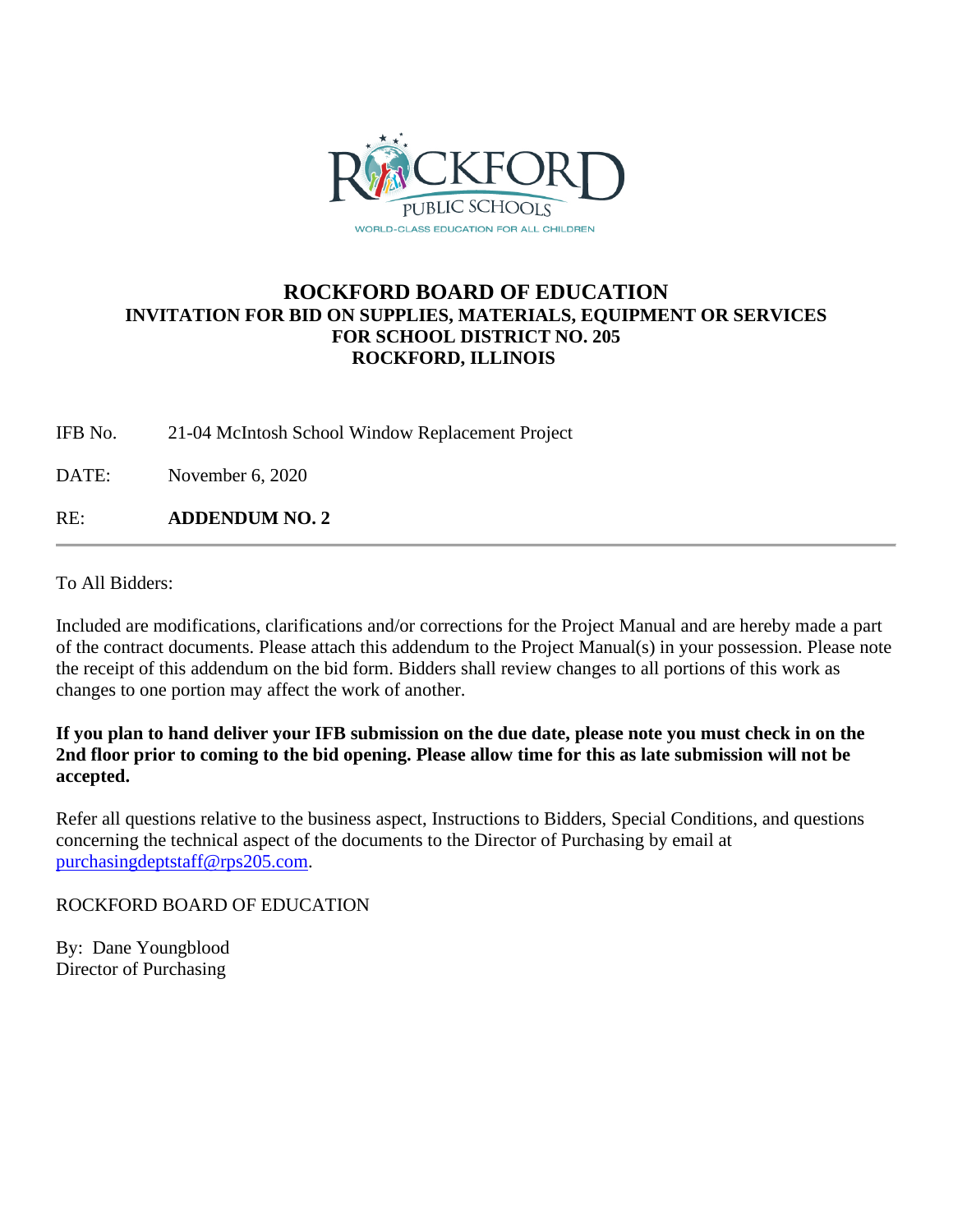# RICHARD L. JOHNSON **ASSOCIATES | ARCHITECTS**

## **ADDENDUM TWO**

- Project No.: **21-04**
	- Date: **November 6, 2020**

Subject: **CHANGES to the BIDDING DOCUMENTS**

- Project: **WINDOW REPLACEMENT PROJECT AT** MCINTOSH ELEMENTARY SCHOOL FOR ROCKFORD PUBLIC SCHOOLS ROCKFORD, ILLINOIS
- Bids Due: **2:00PM, THURSDAY, NOVEMBER 12, 2020**
	- From: **RICHARD L. JOHNSON ASSOCIATES, INC. 4703 CHARLES STREET ROCKFORD, IL 61108**

To: **ALL PROJECT DOCUMENT HOLDERS**

Please reproduce this Addendum as needed, and attach to the Project Manuals for the above project.

Bidders shall indicate receipt of this and all Addenda in the space provided on the Bid Form. Failure to do so may be sufficient cause to reject the bid.

**Sincerely** RICHARD L. JOHNSON ASSOCIATES, INC.  $\blacksquare$ 

Scott R. Johnson, AIA, LEED AP

This Addendum consists of: Pages 1 thru 2.